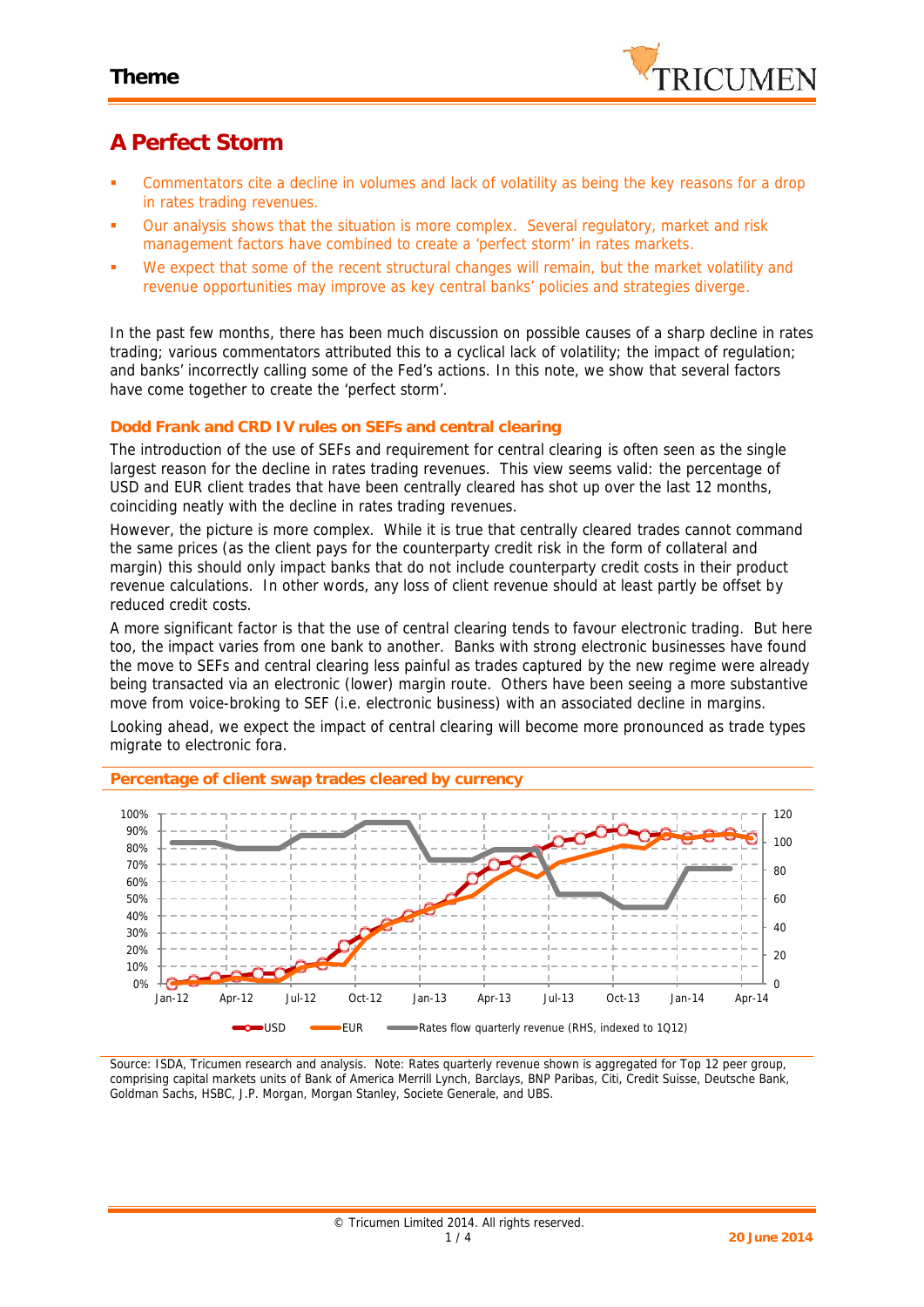

#### **Basel 3**

Banks that are actively moving to Basel 3 standard are facing significant RWA penalties on certain trade types. As a result, many are reducing RWA-heavy transactions. One example of this is the reduction in ultra-long market, as evidenced by the fall in the percentage of outstanding OTC rate derivatives with a maturity of over 30 years.



*Source: US Federal Reserve Bank*

#### **A lack of volatility**

Several commentators have cited a lack of volatility as being a major factor contributing to a reduction in trading revenue. There is some truth in this as volatility has indeed declined from 4Q08 and 2Q09 peaks. However, it has also, since early 2013, stabilised at levels that are *above* – albeit slightly - pre crisis levels. We discussed the correlation between revenue and volatility in several product areas in our 'Revenue and (lack of) volatility' paper, published on 17-June.





*Source: CBOE. Note: SRVX = CBOE volatility index of IR swaps, based on 1-year swaptions on 10-year US\$ interest rate swaps.*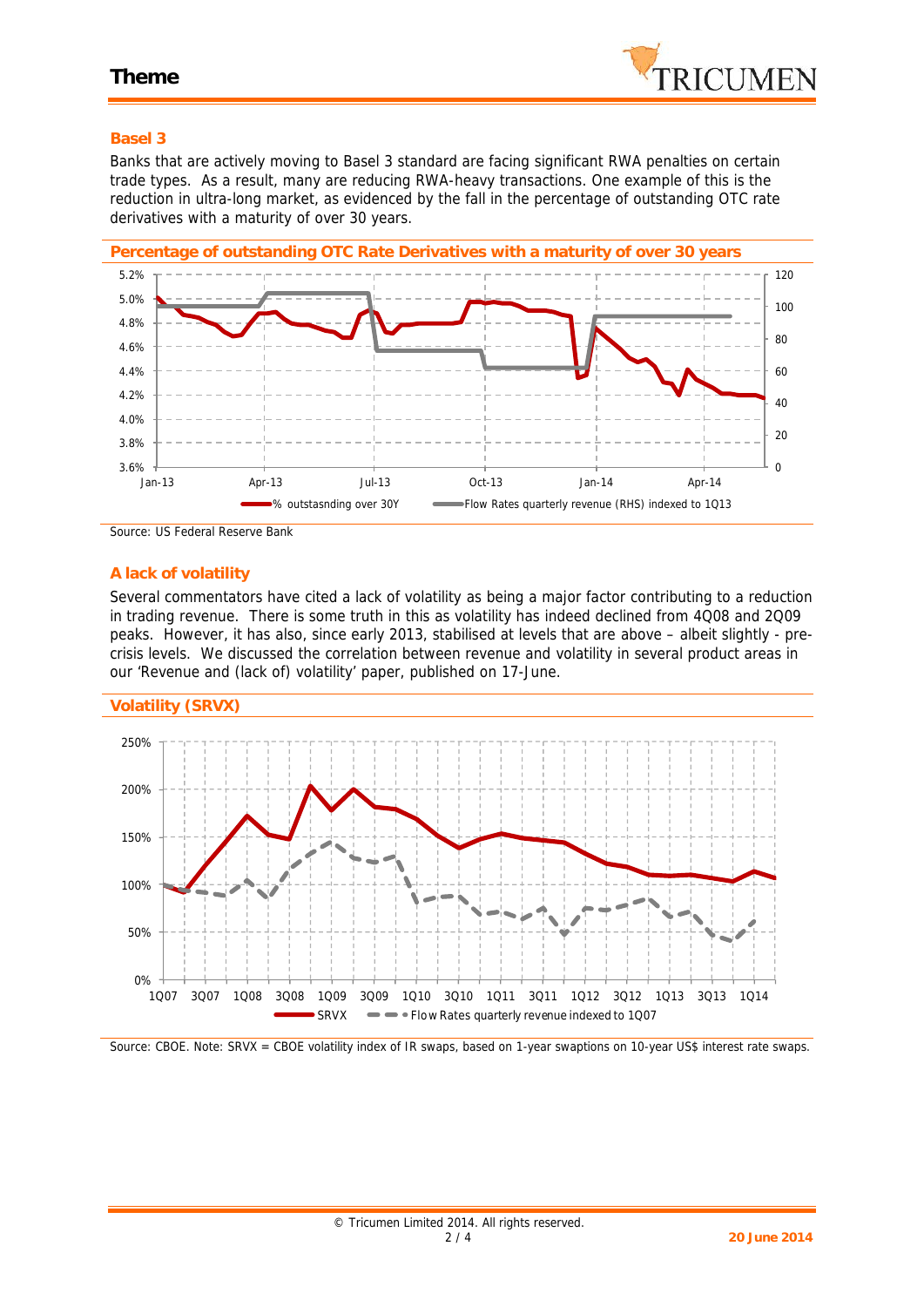

#### **Reduced client volumes**

Reduced volumes are not a key reason for a decline in rates trading revenue. The Fed data shows a healthy *growth* in US interest rate swap volumes in 2H13, followed by a sharp decline in 1H14; flow revenues, in sharp contrast, declined in 2H13, before rebounding in 1Q14.



*Source: US Federal Reserve Bank. Notes: Flow Rates quarterly revenue shown is aggregated for Top 12 peer group, comprising capital markets units of Bank of America Merrill Lynch, Barclays, BNP Paribas, Citi, Credit Suisse, Deutsche Bank, Goldman Sachs, HSBC, J.P. Morgan, Morgan Stanley, Societe Generale, and UBS.*

#### **Trading losses**

An integral part of any rates trading operation is spotting risk management opportunities arising from central banks' rate announcements. Occasionally, though, incorrect positioning leads to risk-related losses, most recently in Sept-13 and Feb-14 when several banks incorrectly called the Fed's moves.



#### **10 Year Swap Rate**

*Source: US Federal Reserve Bank, Tricumen analysis.*

#### **Conclusion**

In summary, we see a decline in rates trading as having been caused by the 'perfect storm' of several factors. In 2013, revenue was impacted by SEFs and central clearing, RWA cuts and risk losses. The latter two factors continued into 1H14 and were coupled with a decline in volumes. Looking ahead, we expect the impact of regulation to remain; however, as rates start to rise in major economies, and probably out of sync with each other, volatility and client flow may return to the market.